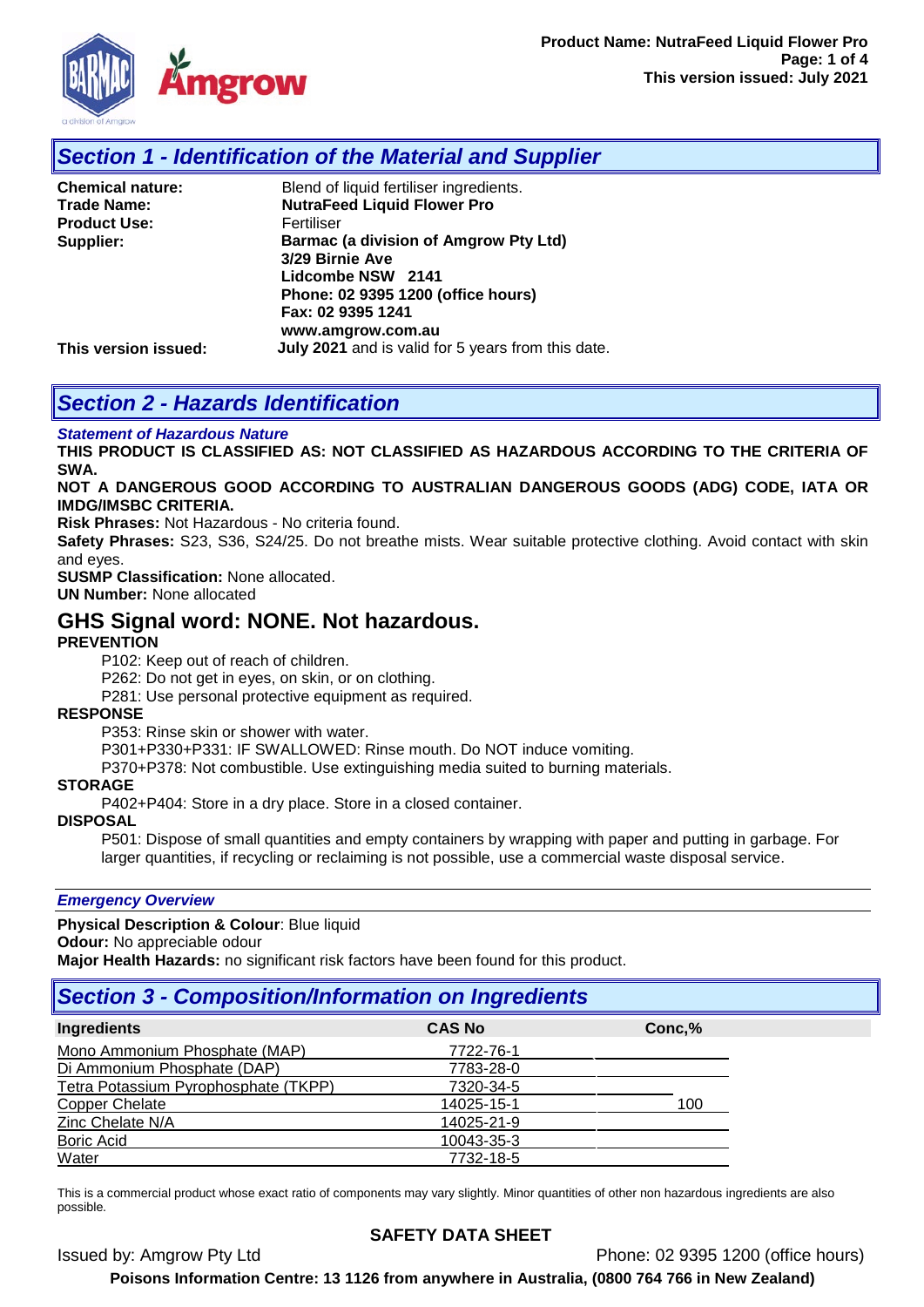

## *Section 4 - First Aid Measures*

**General Information:** You should call The Poisons Information Centre if you feel that you may have been poisoned, burned or irritated by this product. The number is 13 1126 from anywhere in Australia (0800 764 766 in New Zealand) and is available at all times. Have this SDS with you when you call.

**Inhalation:** If mists have been inhaled, and irritation has developed, remove to fresh air and observe until recovered. If irritation becomes painful or persists for more than about 30 minutes, seek medical advice

**Skin Contact:** Wash affected areas with water until chemical is removed. Remove all contaminated clothing and launder before re-use. If in doubt obtain medical advice.

**Eye Contact:** Immediately irrigate with copious amounts of lukewarm, gently flowing water for 15 – 20 minutes or until the product is removed or irritation has ceased, while holding the eyelid(s) open. Obtain medical advice if irritation becomes painful or lasts more than a few minutes.

**Ingestion:** Give a glass of water if affected person able to drink. Do not induce vomiting unless instructed to do so by medical advice.

**Notes to Doctor:** Treat symptomatically.

## *Section 5 - Fire Fighting Measures*

**Fire and Explosion Hazards**: There is no risk of an explosion from this product under normal circumstances if it is involved in a fire.

**Fire decomposition products** from this product are likely to be irritating if inhaled.

**Extinguishing Media:** Not combustible. Use extinguishing media suited to burning materials.

**Fire Fighting:** If a significant quantity of this product is involved in a fire, call the fire brigade.<br>**Flash point:** Does not burn.

**Poes not burn.**<br> **Does not burn. Upper Flammability Limit:** Does not burn.<br> **Lower Flammability Limit:** Does not burn. **Lower Flammability Limit:**<br>Auto ignition temperature: Not applicable - does not burn. **Flammability Class:** Does not burn.

## *Section 6 - Accidental Release Measures*

*Spillage:* Minor spills do not normally need any special cleanup measures. In the event of a major spill, prevent spillage from entering drains or water courses. As a minimum, wear overalls, goggles and gloves. Stop leak if safe to do so, and contain spill. Absorb onto sand, vermiculite or other suitable absorbent material. Sweep up and shovel or collect recoverable product into labelled containers for recycling or salvage. After spills, wash area preventing runoff from entering drains. If a significant quantity of material enters drains, advise emergency services. Full details regarding disposal of used containers, spillage and unused material may be found on the label. If there is any conflict between this SDS and the label, instructions on the label prevail. Dispose of only in accord with all regulations.

## *Section 7 - Handling and Storage*

*Handling:* Before use carefully read the product label. Use of safe work practices are recommended to avoid eye or skin contact and inhalation. Observe good personal hygiene, including washing hands before eating. Prohibit eating, drinking and smoking in contaminated areas.

*Storage:*Store in cool, dry, well ventilated area removed from combustible materials, herbicides, fungicides and foodstuffs. Ensure containers are labelled, protected from physical damage and sealed when not in use. Keep from extreme heat and open flames and make sure that the product does not come into contact with substances listed under "Materials to avoid" in Section 10

# *Section 8 - Exposure Controls and Personal Protection*

The following Australian Standards will provide general advice regarding safety clothing and equipment: Respiratory equipment: **AS/NZS 1715**, Protective Gloves: **AS 2161**, Occupational Protective Clothing: AS/NZS 4501 set 2008, Industrial Eye Protection: **AS1336** and **AS/NZS 1337**, Occupational Protective Footwear: **AS/NZS2210**. **SWA Exposure Limits ) STEL (mg/m<sup>3</sup> )**

Exposure limits have not been established by SWA for any of the significant ingredients in this product. *Personal Protection*

No special equipment is usually needed when occasionally handling small quantities. The following instructions are for bulk handling or where regular exposure in an occupational setting occurs without proper containment systems.

### **SAFETY DATA SHEET**

Issued by: Amgrow Pty Ltd Phone: 02 9395 1200 (office hours) **Poisons Information Centre: 13 1126 from anywhere in Australia, (0800 764 766 in New Zealand)**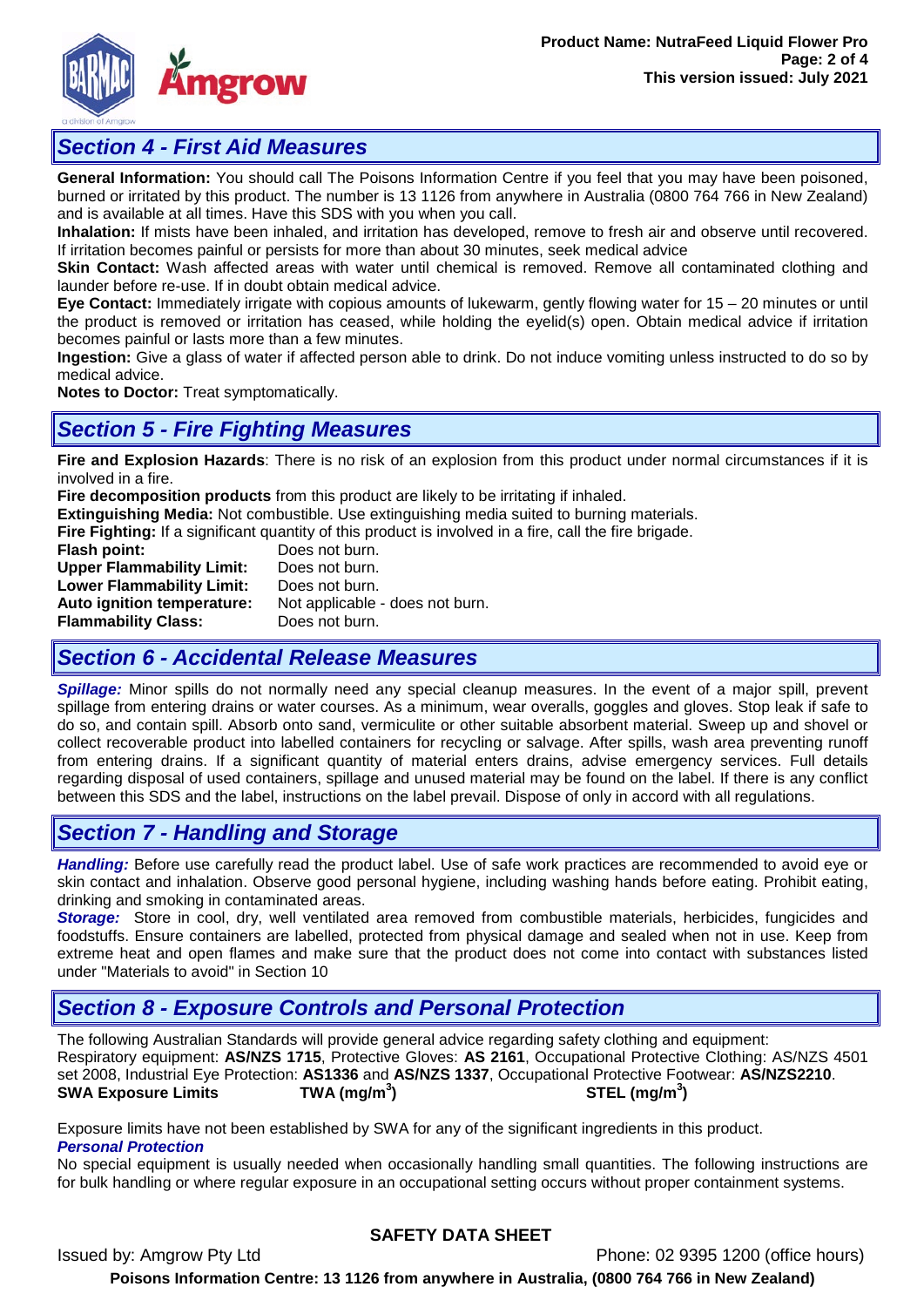

**Ventilation:** No special ventilation requirements are normally necessary for this product. However make sure that the work environment remains clean and that mists are minimised.

**Eye Protection:** Eye protection such as protective glasses or goggles is recommended when this product is being used.

**Skin Protection:** You should avoid contact even with mild skin irritants. Therefore you should wear suitable impervious elbow-length gloves and facial protection when handling this product. See below for suitable material types.

**Protective Material Types:** We suggest that protective clothing be made from the following: cotton, rubber, PVC. **Respirator:** Not normally necessary.

Safety deluge showers should, if practical, be provided near to where this product is being handled commercially.

# *Section 9 - Physical and Chemical Properties:*

| <b>Physical Description &amp; colour:</b> | <b>Blue liquid</b>                             |
|-------------------------------------------|------------------------------------------------|
| Odour:                                    | No appreciable odour                           |
| <b>Boiling Point:</b>                     | approx 100°C                                   |
| <b>Freezing Point:</b>                    | approx $0^{\circ}$ C                           |
| <b>Volatiles:</b>                         | No specific data. Expected to be low at 100°C. |
| <b>Vapour Pressure:</b>                   | Negligible at normal ambient temperatures.     |
| <b>Vapour Density:</b>                    | Not relevant                                   |
| <b>Specific Gravity:</b>                  | 1.37 @ $20^{\circ}$ C                          |
| <b>Water Solubility:</b>                  | Completely soluble/miscible                    |
| pH:                                       | 6.8                                            |
| <b>Volatility:</b>                        | Negligible at normal ambient temperatures.     |
| <b>Evaporation Rate:</b>                  | Not applicable.                                |
| Auto ignition temp:                       | Not applicable - does not burn.                |

## *Section 10 - Stability and Reactivity*

**Reactivity:** This product is unlikely to react or decompose under normal storage conditions. **Conditions to Avoid:** Keep containers tightly closed.

**Incompatibilities:** Avoid oxidising agents

**Fire Decomposition:** May evolve toxic fumes when heated to decomposition

**Polymerisation:** This product will not undergo polymerisation reactions.

# *Section 11 - Toxicological Information*

### **Local Effects:**

**Target Organs:** There is no data to hand indicating any particular target organs.

### *Potential Health Effects*

**Ingestion**: Ingestion of large amounts may cause stomach cramp and nausea

**Eye Contact:** Highly irritating

**Skin:** May cause moderate irritation.

**Inhalation:** If the product is present in high concentrations, it may cause mild irritation to the nose or throat. **Chronic Effects:** Repeated or prolonged contact with dilute solutions may cause skin irritation.

**Toxicity Data:** No LD50 data available for this product.

#### **Carcinogen Status:**

**SWA:** No significant ingredient is classified as carcinogenic by SWA. **NTP:** No significant ingredient is classified as carcinogenic by NTP. **IARC:** No significant ingredient is classified as carcinogenic by IARC.

### *Classification of Hazardous Ingredients*

Ingredient **Risk Phrases** 

No ingredient mentioned in the HSIS Database is present in this product at hazardous concentrations.

# *Section 12 - Ecological Information*

**Environment:** Avoid contamination of waterways.

### **SAFETY DATA SHEET**

Issued by: Amgrow Pty Ltd Phone: 02 9395 1200 (office hours)

**Poisons Information Centre: 13 1126 from anywhere in Australia, (0800 764 766 in New Zealand)**